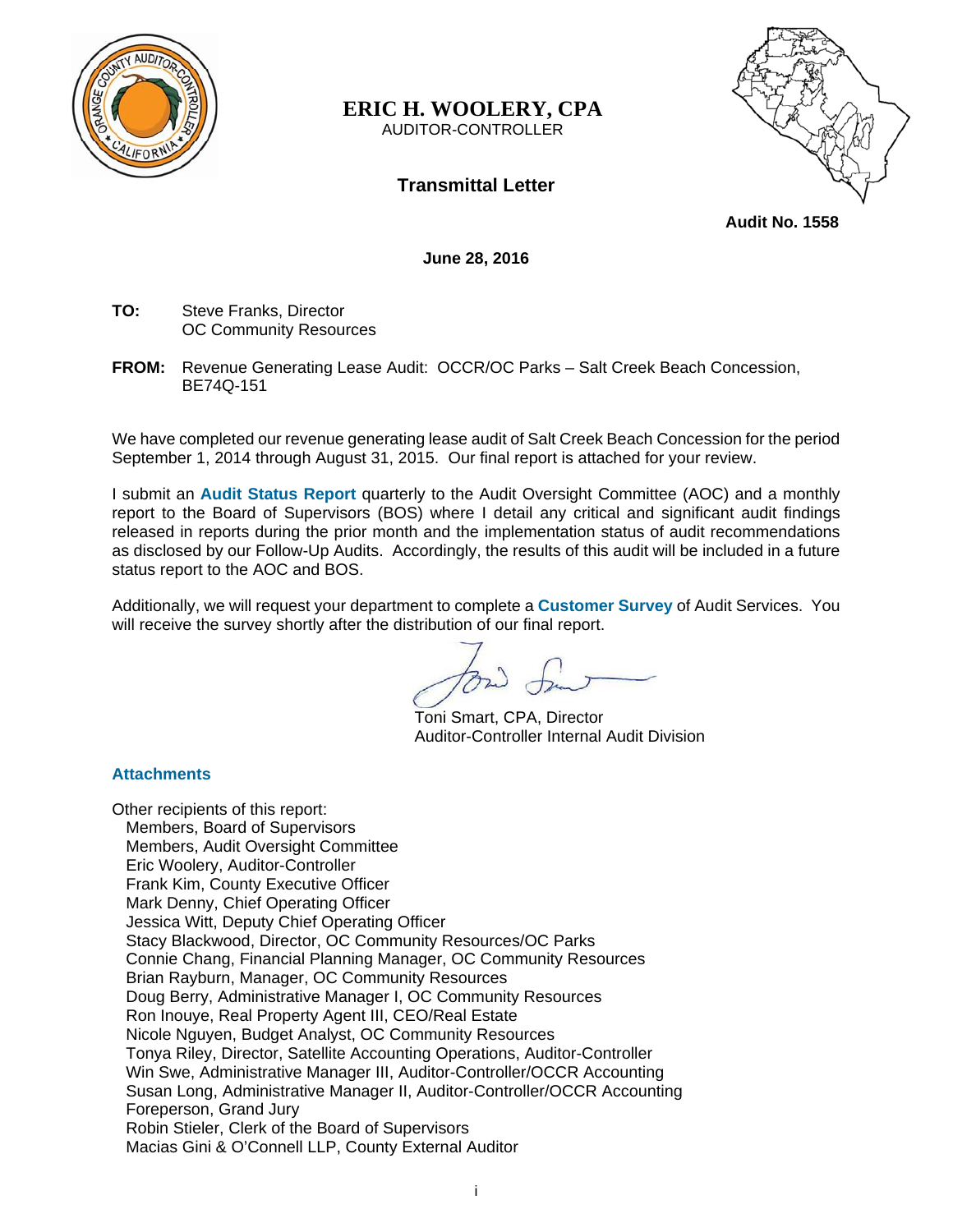

# *Revenue Generating Lease Audit: OC Community Resources/OC Parks - Salt Creek Beach Concession Audit No. 1558*

**For the Period September 1, 2014 through August 31, 2015**

| <b>Transmittal Letter</b>        |              |
|----------------------------------|--------------|
| <b>Internal Auditor's Report</b> |              |
| <b>OBJECTIVES</b>                | 1            |
| <b>RESULTS</b>                   | 1            |
| <b>BACKGROUND</b>                | $\mathbf{2}$ |
| <b>SCOPE AND METHODOLOGY</b>     | 2            |
| <b>FOLLOW-UP PROCESS</b>         | 2            |
|                                  |              |

**Detailed Findings, Recommendations, and Management Responses** 

| Finding No. 1 – Noncompliance with Hours of Operation (Control Finding)                                         | 3              |
|-----------------------------------------------------------------------------------------------------------------|----------------|
| Finding No. 2 – Accounting Year Not Formally Established (Control Finding)                                      | 4              |
| Finding No. 3 – Missing Financial Statements and Related Penalties Owed<br><b>(Control Finding)</b>             | 5              |
| Finding No. 4 – Untimely Review and Reconciliation of Financial Statements<br><b>(Control Finding)</b>          | 6              |
| Finding No. 5 – Monthly Gross Receipt Statements Not Properly Prepared<br><b>(Control Finding)</b>              | $\overline{7}$ |
| Finding No. 6 – Agreements Not Retained For Equipment Rentals and Security<br><b>Deposits (Control Finding)</b> | 7              |
| Finding No. 7 – Security Deposit Not Properly Monitored (Control Finding)                                       | 8              |
| <b>ATTACHMENT A: Report Item Classifications</b>                                                                | 9              |
| <b>ATTACHMENT B: OCCR/OC Parks Management Responses</b>                                                         | 10             |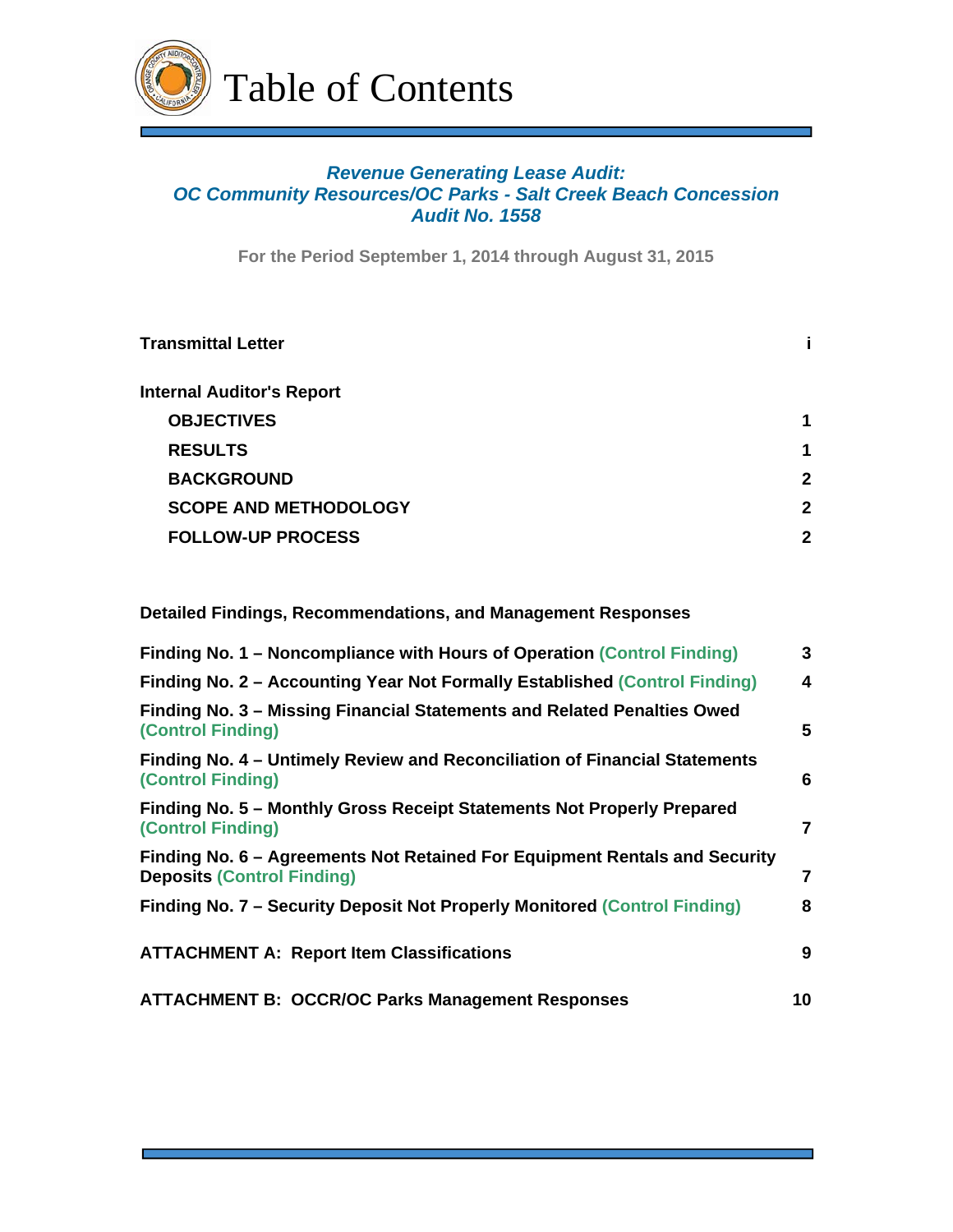

# **Audit No. 1558 June 28, 2016**

| TO:      | Steve Franks, Director<br>OC Community Resources (OCCR)                                   |
|----------|-------------------------------------------------------------------------------------------|
| FROM:    | Toni Smart, CPA, Director<br>Auditor-Controller Internal Audit Division                   |
| SUBJECT: | Revenue Generating Lease Audit: OCCR/OC Parks - Salt Creek Beach Concession,<br>BE74Q-151 |

# **OBJECTIVES**

We performed an audit of certain records and documents for the period September 1, 2014 through August 31, 2015, pertinent to the lease agreement (Agreement) between the County of Orange (County) and John and Sherry Efstathiou, sole proprietors (hereinafter referred to as Salt Creek Beach Concession). The Agreement is for ten years for the operation of the sale of concession food, beverages, and sundries, beach related rentals and shuttle service located at Salt Creek Beach Park.

- 1. The primary objective of our audit was to determine whether Salt Creek Beach Concession's records adequately supported their monthly gross receipts reported to the County and rent owed was properly paid.
- 2. The secondary objective of our audit was to determine whether Salt Creek Beach Concession complies with certain other financial provisions of the Agreement, such as monthly gross receipts statement format and annual financial statement requirements.

In addition, while performing the audit we may identify internal control weaknesses for which we will provide suggestions for improvement.

## **RESULTS**

**Objective #1:** We found that Salt Creek Beach Concession's records adequately supported reported gross receipts and rent was properly paid to the County, except for **two (2) Control Findings** regarding 1) non-compliance with operating hours and related amounts owed of \$2,097 and 2) rental agreements not retained for equipment rentals and security deposits.

**Objective #2:** We found that Salt Creek Beach Concession complied with some financial provisions of the Lease Agreement. However, we identified **five (5) Control Findings** regarding: 1) accounting year not formally established between Salt Creek Beach Concession and the County, 2) missing financial statements and related penalties of \$1,500 owed by Salt Creek Beach Concession, 3) untimely review and reconciliation of financial statements by the County, 4) monthly gross receipts statements not properly prepared by Salt Creek Beach Concession, and 5) security deposit not properly monitored by the County.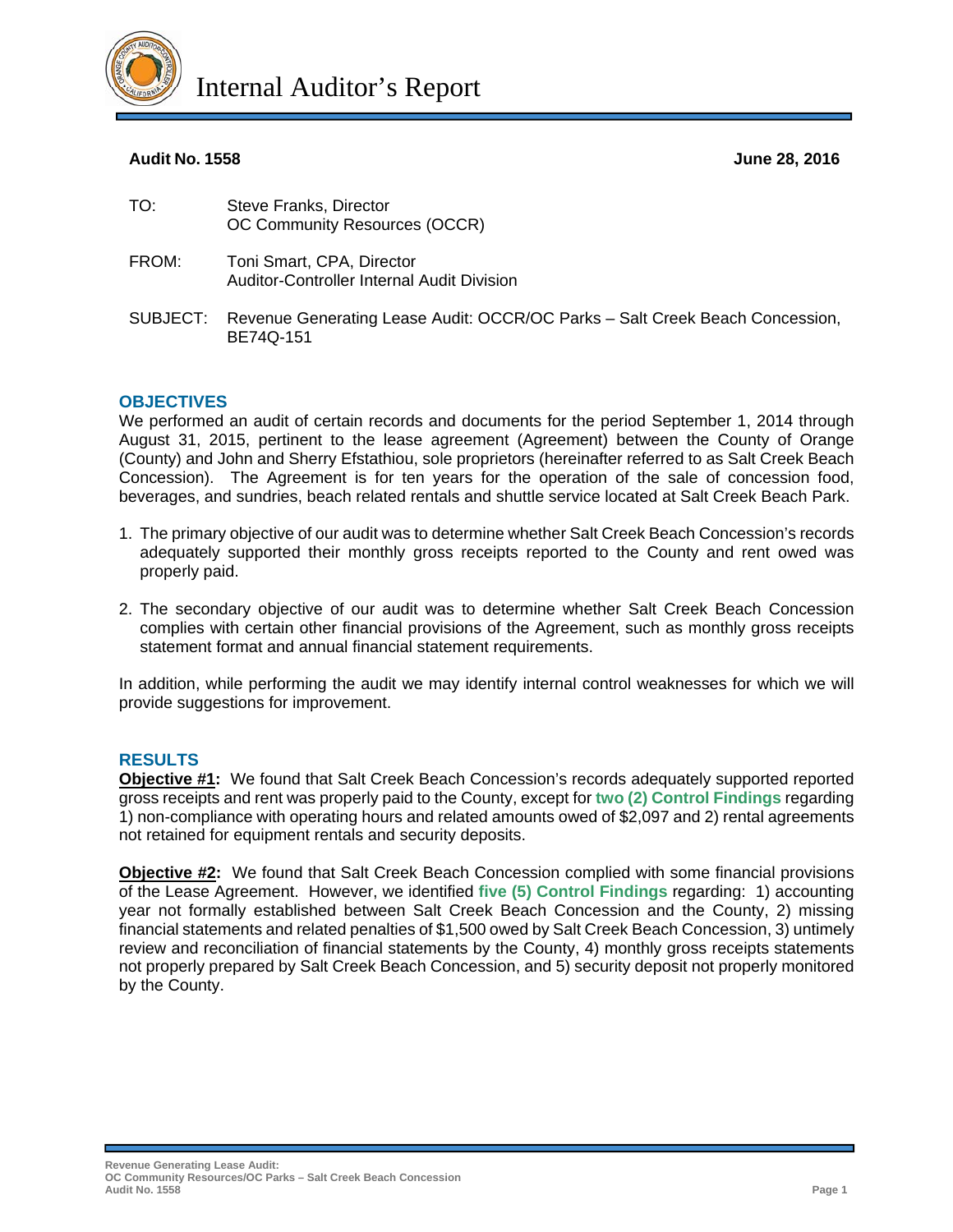

## **BACKGROUND**

The County of Orange entered into a ten-year lease agreement with John and Sherry Efstathiou, sole proprietors, dated April 1, 2011, for the operation of the sale of concession food, beverages, and sundries, beach related rentals and shuttle service located at Salt Creek Beach Park. During the twelve-month audit period ending August 31, 2015, Salt Creek Beach Concession reported \$282,207 in gross receipts and paid rent to the County of \$36,117.

## **SCOPE AND METHODOLOGY**

Our audit was limited to certain records and documents that support Salt Creek Beach Concession's gross receipts reported to the County for the audit period September 1, 2014 through August 31, 2015. Our audit included inquiry, auditor observation, and limited testing for assessing the adequacy of documentation and ensuring completeness of reported gross receipts.

#### **FOLLOW-UP PROCESS**

Please note we have a structured and rigorous **Follow-Up Audit** process in response to recommendations and suggestions made by the Audit Oversight Committee (AOC) and the Board of Supervisors (BOS). Our **First Follow-Up Audit** will begin at six months from the official release of the report. A copy of all our Follow-Up Audit reports is provided to the BOS as well as to all those individuals indicated on our standard routing distribution list.

The AOC and BOS expect that audit recommendations will typically be implemented within six months and often sooner for significant and higher risk issues. Our **Second Follow-Up Audit** will begin at six months from the release of the first Follow-Up Audit report, by which time **all** audit recommendations are expected to be addressed and implemented. We bring to the AOC's attention any audit recommendations we find still not implemented or mitigated after the second Follow-Up Audit. Such open issues appear on the AOC agenda at their next scheduled meeting for discussion.

We have attached a **Follow-Up Audit Report Form**. Your department should complete this template as our audit recommendations are implemented. When we perform our first Follow-Up Audit approximately six months from the date of this report, we will need to obtain the completed form to facilitate our review.

The Auditor-Controller Internal Audit Division is available to partner with your staff so that they can successfully implement or mitigate difficult audit recommendations.

#### **ACKNOWLEDGEMENT**

We appreciate the courtesy extended to us by the personnel at Salt Creek Beach Concession and OCCR during our audit. If you have any questions regarding our revenue generating lease audit, please contact me directly at (714) 834-5442, or Nancy Ishida, Senior Audit Manager at (714) 796-8067.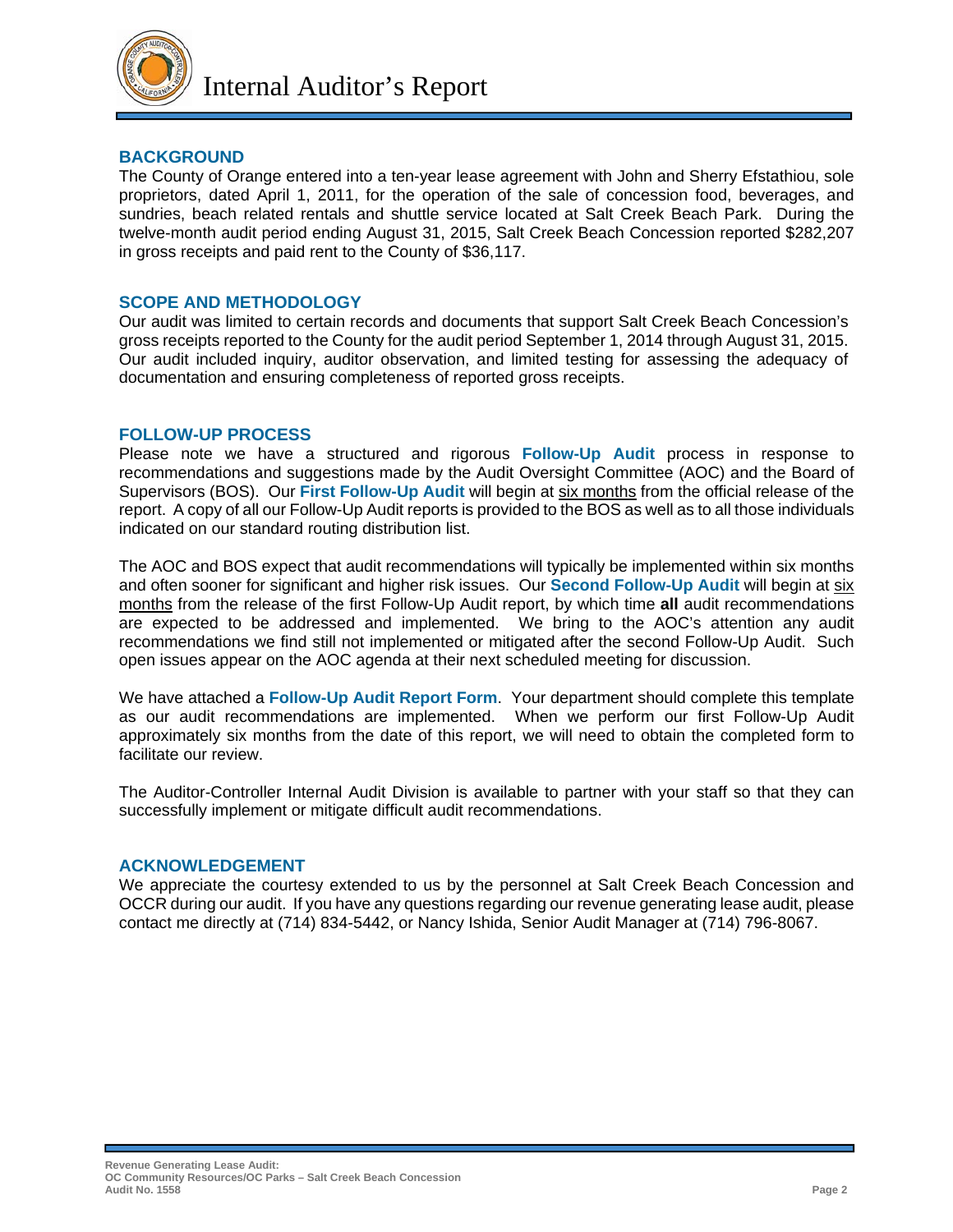

# **Finding No. 1 – Noncompliance with Hours of Operation (Control Finding)**

Section 22.F of the lease agreement requires the Salt Creek Beach Concession to maintain the minimum operating hours of:

- Summer Season: Daily 8am 7pm and holidays/special events 8am 9pm
- Fall, Winter, and Spring Seasons: Weekends 8am 5pm
- Spring Break and special events: Daily 8am 5pm

The minimum operating hours for the shuttle service are:

- Summer Season: Weekends 9am 7pm and weekdays 9am 5pm
- Fall, Winter, and Spring Seasons: Weekends 9am 5pm
- Spring Break and special events: Daily 9am 5pm

Section 7.C of the lease agreement states, "CONCESSIONAIRE shall notify COUNTY representative(s) as designated by the Director of OC Parks of any day when the concession will not be open or the shuttle will not be operating for the minimum Hours of Operations. Notification can be by phone, voicemail, fax or email and shall be no later than 5:00 pm on the subject day…request must include a justification; justification cannot be based on weather conditions or lack of customers."

Section 7.C of the lease agreement also states that Salt Creek Beach Concession agrees to pay liquidated damages for each day the concession is not open or the shuttle is not operating for the minimum Hours of Operation, as defined above, in accordance with the following schedule:

| Circumstance                                                   | Liquidated<br>Damages<br>Per Day | Closed<br>Days Not<br>Subject to<br>Liquidated<br>Damages |
|----------------------------------------------------------------|----------------------------------|-----------------------------------------------------------|
| Concession not open Summer Season day                          | \$100                            | $\Omega$                                                  |
| Concession not open Fall, Winter, Spring weekend day           | 50                               | $15**$                                                    |
| Shuttle service not operating Summer Season day                | 50                               | $\Omega$                                                  |
| Shuttle service not operating Fall, Winter, Spring weekend day | 25                               | $15***$                                                   |
|                                                                |                                  |                                                           |
| **Limited to not more than six consecutive weekend days        |                                  |                                                           |

Section 7.B of the lease agreement states that Salt Creek Beach Concession is ineligible to receive the Enhanced Performance Rent Credit if liquidated damages are assessed by the County.

Salt Creek Beach Concession was not in compliance with the Hours of Operation requirements of the lease agreement. During our audit, we conducted a site visit on October 11, 2015 and found the shuttle service was not in service at 10am. The required operating hours for the shuttle service are 9am – 5pm. Also during our audit, we discovered both the concession and the shuttle service were not in operation on the weekend of February 28, 2015. Salt Creek Beach Concession did not inform OC Community Resources (OCCR) of this closure or deviation from the shuttle service operating schedule as required by the lease agreement.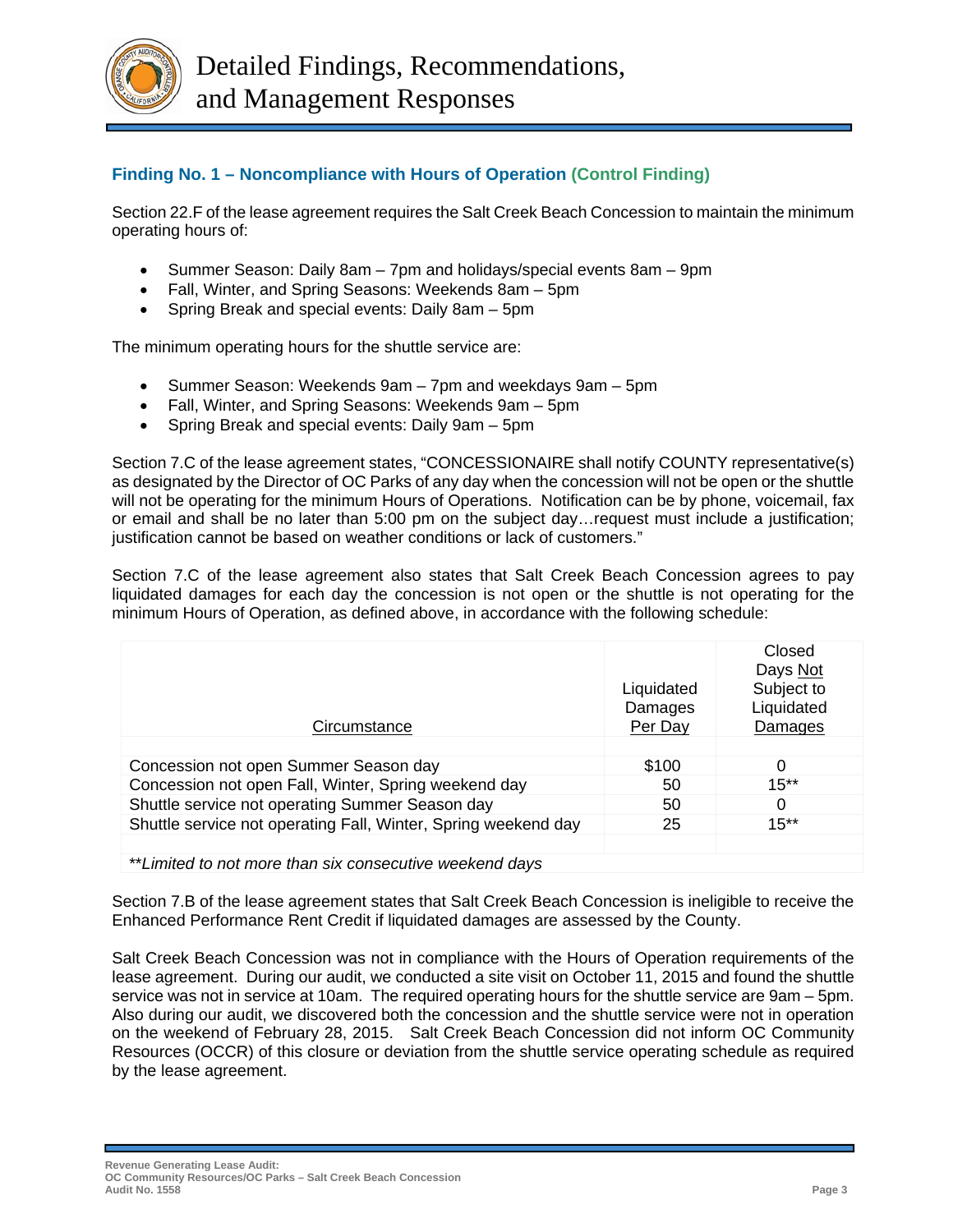

We were also informed by OCCR that the concession and the shuttle service were not in operation during the entire months of December 2014 and January 2015. Salt Creek Beach Concession did not inform OCCR of their closure as required by the lease agreement and did not seek proper authorization from OCCR. This closure was not detected by OCCR until the Auditor-Controller/OCCR Accounting questioned why Salt Creek Beach Concession had not reported any gross receipts for the months of December 2014 and January 2015. According to Salt Creek Concession Beach Concession they were closed due to weather conditions or lack of employees.

As allowed by the lease agreement, OCCR assessed Salt Creek Beach Concession liquidated damages for the months of December 2014 and January 2015 in the amount of \$375. Because liquidated damages are assessed, Salt Creek Beach Concession is no longer eligible for the Enhanced Performance Rent Credit of \$1,704. Therefore, the total amount owed by Salt Creek Beach Concession was calculated to be \$2,079 (\$375 + \$1,704). However, OCCR did not make this assessment until August 31, 2015, eight months after the closures as OCCR was initially unaware of the closures.

In our discussions with OCCR, they indicated that park staff and rangers periodically monitor Salt Beach Creek Concession's compliance with Hours of Operation. However, it appears that OCCR should evaluate whether this process can be improved.

#### **Recommendation No. 1**:

We recommend that OCCR formally remind Salt Creek Beach Concession to notify the County of any non-operating days and deviations from the required schedules. We also recommend that OCCR collect any monies owed for non-compliance, including the \$2,097 owed. We also recommend that OCCR evaluate their monitoring process to see if improvements can be made to help ensure that Salt Creek Beach Concession is complying with the required Hours of Operation and notifying the County timely about any deviations.

## **OCCR/OC Parks Management Response:**

**Concur.** CEO Real Estate sent a letter to Salt Creek Beach Concession on May 18, 2016, to formally remind Salt Creek of the terms of the lease agreement and liquidated damages. OCCR Accounting has received the amount due for non-compliance as noted in the audit (\$2,097).

Within the next 90 days, OC Parks will develop a procedure to observe and track whether Salt Creek Beach Concession is closed during scheduled operating hours. Additionally, to assist in the monitoring process for Hours of Operation, the Monthly Gross Receipt form will be revised to include a section to indicate when the Concession and Shuttle are "Non-Operation." Each month's form will signed by Salt Creek Beach Concession and include the following declaration: "Under Penalty of Perjury I certify that the information prepared above is correct." The updated form will be utilized within 30 days.

# **Finding No. 2 – Accounting Year Not Formally Established (Control Finding)**

Section 11.B of the lease agreement states in part, "The Accounting year may be established by CONCESSIONAIRE, provided CONCESSIONAIRE notifies Auditor-Controller in writing of the accounting year to be used...In the event CONCESSIONARE fails to establish an accounting year of its choice, regardless of the cause, the accounting year shall be synonymous with the twelve-month period contained in the first one-year term of the Lease…Once an accounting year is established, it shall be continued through the term of the Lease unless Auditor-Controller specially approves in writing a different accounting year."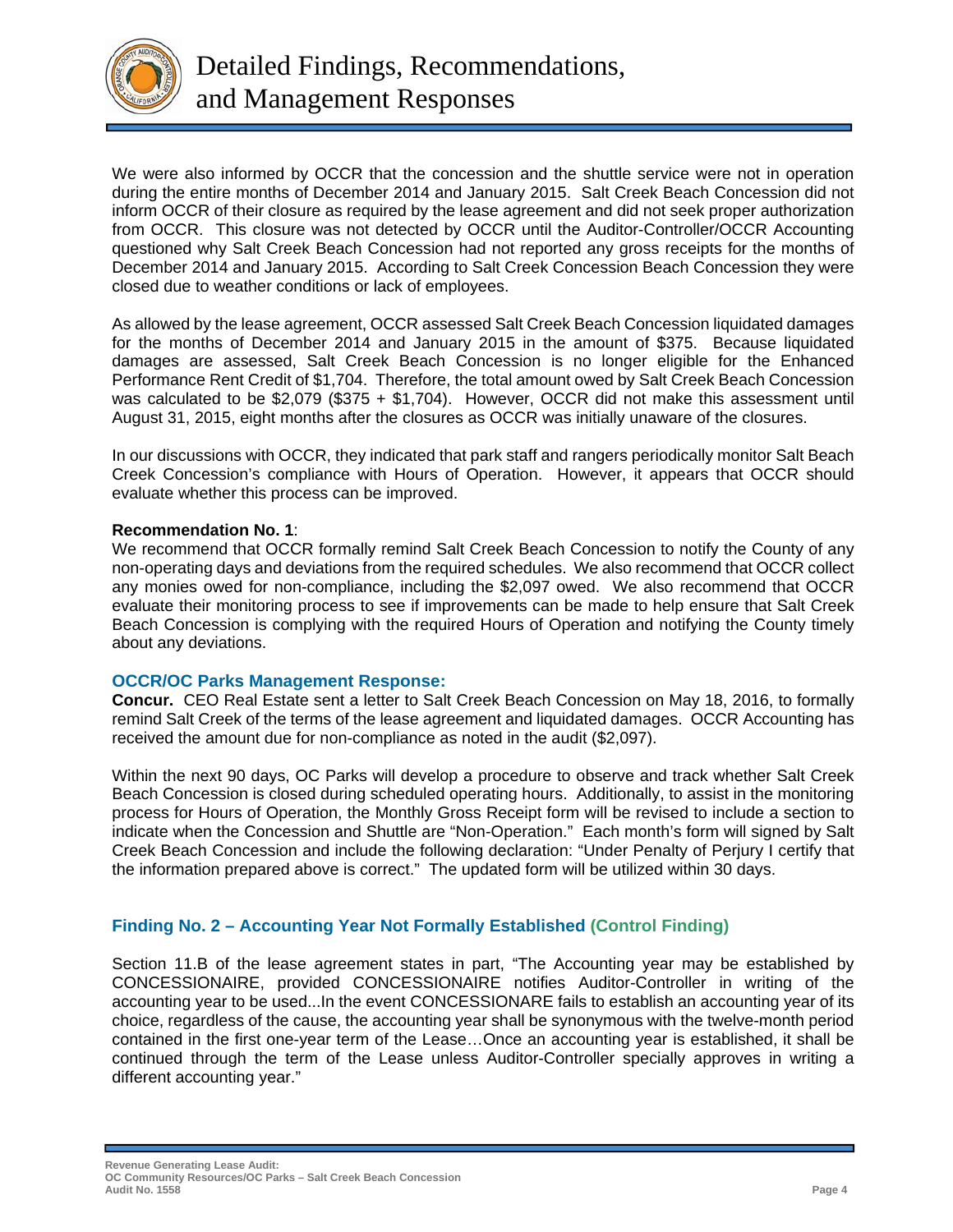

There was no written communication between the County and Salt Creek Beach Concession to establish an initial accounting period that was different than the default at lease inception or the subsequent change of accounting period, resulting in different accounting years used for gross receipt reporting (including rent credits) and for the annual financial statements. See **Finding No. 3** below. For 2015, we were informed the County and lessee both verbally agreed to establish the calendar year (January  $1<sup>st</sup>$  – December 31<sup>st</sup>) as the accounting year.

The accounting year is important as it sets the time period for determining various items such as compliance with minimum annual rent, financial statement deadlines, rent credits, etc. OCCR should ensure the accounting year is properly established at the lease inception.

## **Recommendation No. 2**:

We recommend that OCCR ensure the current accounting period is clearly established in writing between the County and Salt Creek Beach Concession so that the time period for gross receipts reporting, financial statements, and other financial provisions of the lease agreement are consistent and agreed upon.

#### **OCCR/OC Parks Management Response:**

**Concur.** CEO Real Estate sent a letter confirming the accounting period and copied OCCR Accounting on May 13, 2016. The letter confirmed that effective January 1, 2016, the Accounting Year is from January 1<sup>st</sup> to December 31<sup>st</sup>.

## **Finding No. 3 – Missing Financial Statements and Related Penalties Owed (Control Finding)**

Section 11.C of the lease agreement states, "Within ninety (90) days after the end of each accounting year, CONCESSIONAIRE shall submit to Auditor-Controller a balance sheet and income statement prepared in accordance with generally accepted accounting principles reflecting business transacted on or from the Premises during the preceding accounting year. The CONCESSIONARE must attest under penalty of perjury that the balance sheet and income statement submitted are an accurate representation of CONCESSIONAIRE's records as reported to the United States of America for income tax purposes."

Section 11.D of the lease agreement states, "….in the event that CONCESSIONAIRE fails to submit the required financial statements within thirty (30) business days following the due date (90 days after the end of each accounting year)…the Director of OC Parks may require CONCESSIONAIRE to submit the greater of:

- (1) \$500 fine or
- (2) Any and all costs incurred by COUNTY for a Certified Public Accountant hired by the COUNTY to prepare the required financial statements, including an administrative fee equal to fifteen percent (15%) of those costs."

Salt Creek Beach Concession did not submit any financial statements for the years ended 2012 and 2014 and only submitted an income statement (missing the balance sheet) for the year ended 2013. This results in three years of non-compliance with the financial statement requirements of the lease agreement. As such, the County may assess penalties per the above lease terms of \$500 per year for a total of \$1,500 owed by Salt Creek Beach Concession.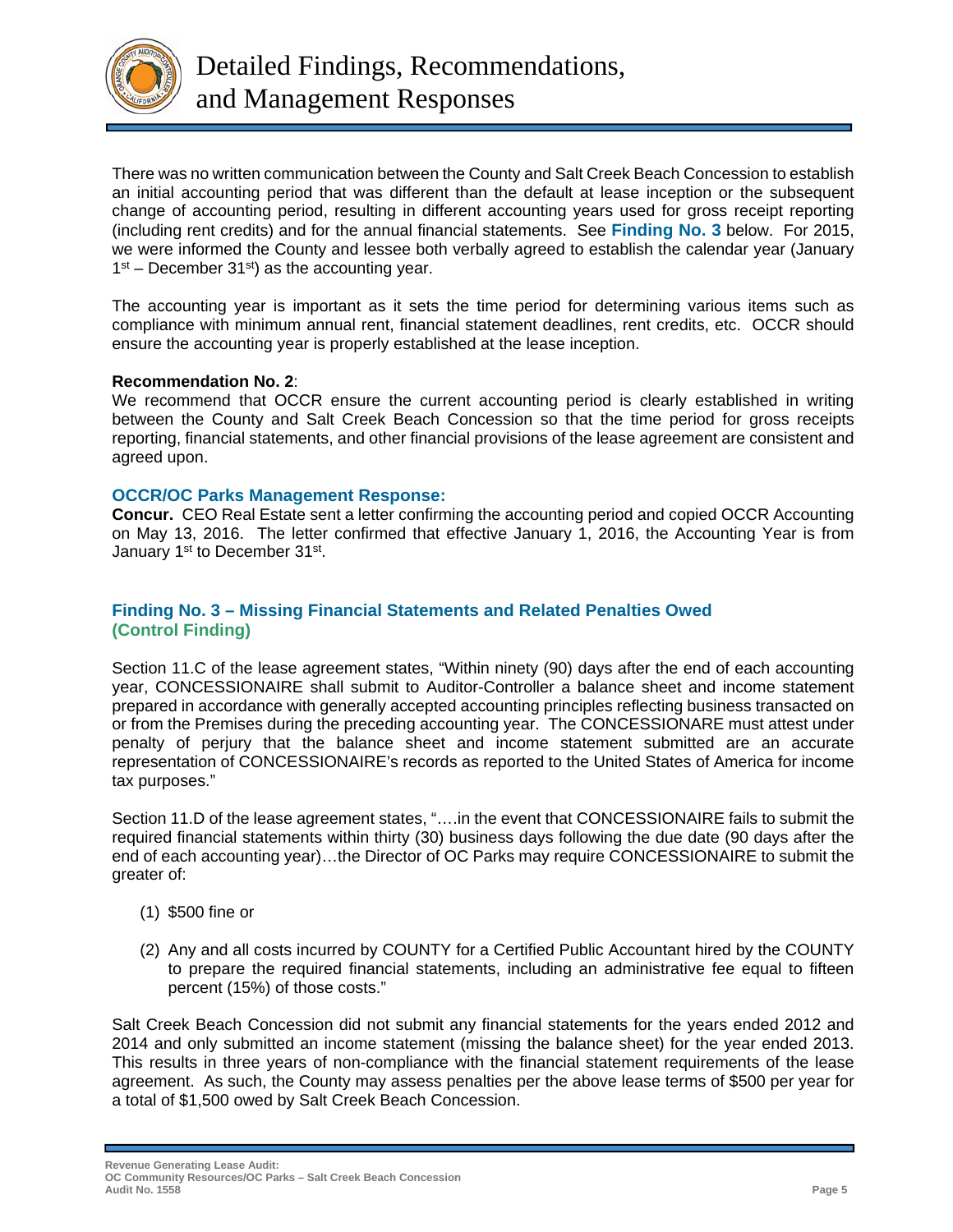

In addition, the 2013 financial statement (income statement) was for the 12-month period of June 1, 2012 through May 31, 2013, which may not be the same time period used for other financial provisions of the lease. We were informed the County and Salt Creek Beach Concession both verbally agreed to establish the calendar year as the accounting year. See **Finding No.2** above.

#### **Recommendation No. 3**:

We recommend that OCCR require Salt Creek Beach Concession to submit the required financial statements. We also recommend that OCCR determine whether to assess Salt Creek Beach Concession a penalty for failure to submit the required 2012, 2013, and 2014 financial statements.

## **OCCR/OC Parks Management Response:**

**Concur.** CEO Real Estate sent a letter to Salt Creek Concession on May 13, 2016 (1) reminding the tenant of its contractual obligation to regularly submit financial statements, (2) requesting the outstanding financial statements, and (3) notifying Salt Creek Beach Concession that a \$1,500 penalty would be assessed if the requested documents were not received in a timely fashion. Outstanding financial statements were received by OC Parks on May 20, 2016. Prior to submitting the outstanding financial statements on May 20, 2016, the vendor indicated that the missing financial statements were submitted on time but were sent to the Treasurer-Tax Collector, where rental payments are sent, rather than to OC Parks. OC Parks will not assess the penalty since (1) financial reports were received and (2) the vendor indicated that they had been submitted previously to the County on time. OCCR contacted the Treasurer-Tax Collector to verify vendor's statements, but was unable to validate that the financial statements were received by the Treasurer-Tax Collector.

# **Finding No. 4 – Untimely Review and Reconciliation of Financial Statements (Control Finding)**

OCCR did not perform a timely review and reconciliation of Salt Creek Beach Concession's financial statements. When we started our audit, the last review and reconciliation of Salt Creek Beach Concession's financial statements was performed in August 2010 for the year ended May 31, 2010 financial statements. No review and reconciliation of financial statements had been performed since nor had the missing financial statements discussed in **Finding No. 3** been detected.

In addition, we noted OCCR made a minor (\$6) data entry error for the November 2014 equipment rentals (beach chairs and umbrellas) on the spreadsheets utilized for reconciling the gross receipts statements. While this error amount is not significant, performing the annual reconciliation of the monthly gross receipts reported and the annual financial statements helps detect posting errors and any potential underreporting of gross receipts.

## **Recommendation No. 4**:

We recommend that OCCR review and reconcile Salt Creek Beach Concession's annual financial statements in a timely manner.

## **OCCR/OC Parks Management Response:**

**Concur.** OCCR Accounting is revising current procedures to include this task with the posting and tracking of payments. This will ensure that the receipt of financial statements are tracked and received timely. Procedures will also include the timely reconciliation and review by the Accounting Manager for invoicing of any amounts due. The procedure will be in place within 30 days.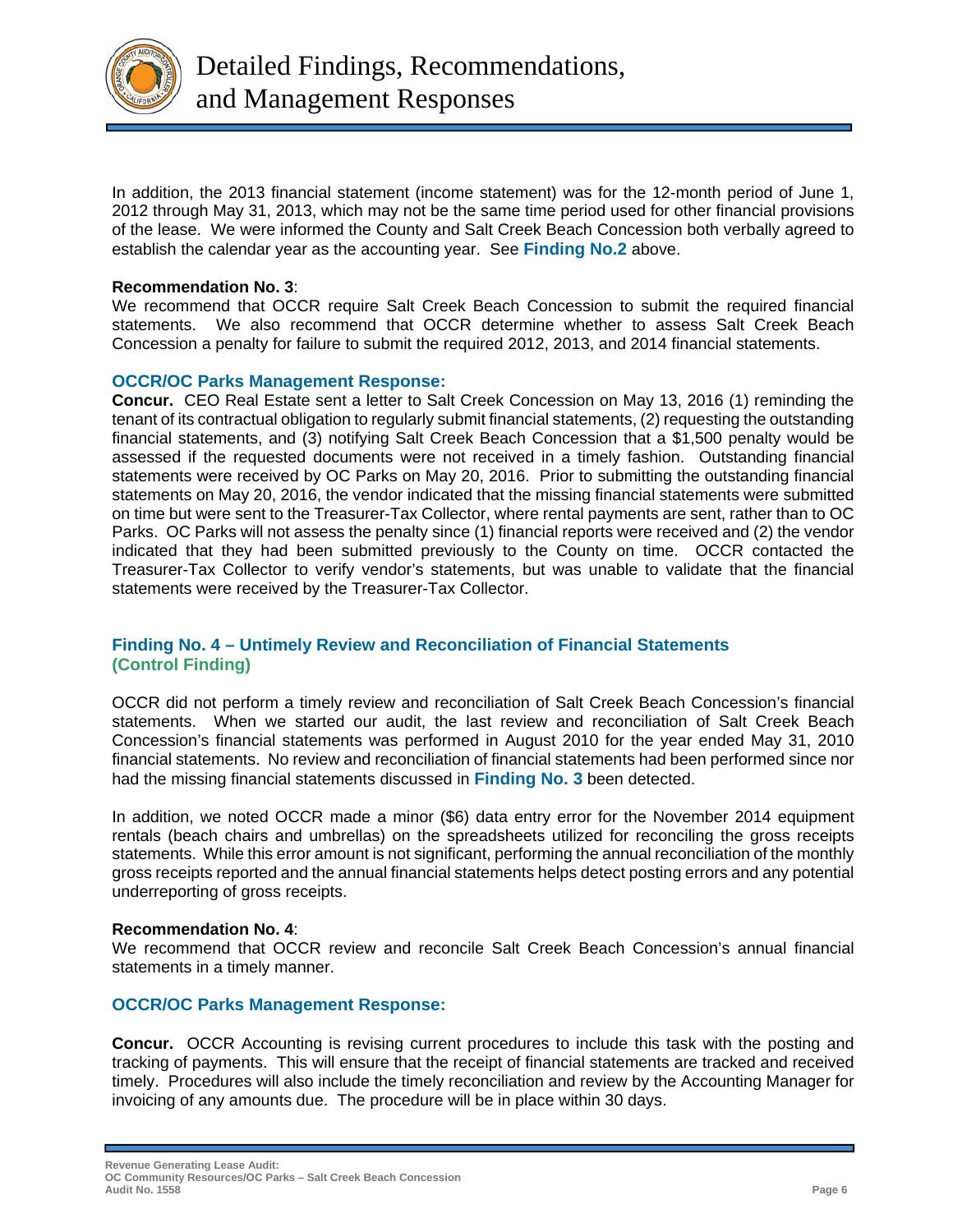

# **Finding No. 5 – Monthly Gross Receipt Statements Not Properly Prepared (Control Finding)**

Section 9.A of the lease agreement states, "…The statement shall be signed by CONCESSIONAIRE or CONCESSIONAIRE's responsible agent under penalty of perjury, and shall be in the form prescribed by Auditor-Controller."

Based on our review of Salt Creek Beach Concession's monthly gross receipt statements for the audit period, Salt Creek Beach Concession did not sign the March 2015 monthly gross receipts statement as required. Also, the monthly gross receipts statements for September 2014 through August 31, 2015 submitted by Salt Creek Beach Concession had "monthly" amounts rather than "year to date" amounts recorded in the Year-to-Date columns.

These discrepancies were not detected by OCCR. Without a proper review by the County, there is a risk that errors in calculating rent owed and minimum annual rent could go undetected.

## **Recommendation No. 5**:

We recommend that OCCR require Salt Creek Beach Concession to submit monthly gross receipts statements that comply with the lease agreement. We also recommend that OCCR perform timely reviews to ensure the monthly gross receipts statements submitted by Salt Creek Beach Concession are properly prepared, Salt Creek Beach Concession is notified of any errors detected, and corrections are made in a timely manner.

## **OCCR/OC Parks Management Response:**

**Concur.** CEO Real Estate sent a letter to Salt Creek Beach Concession on May 13, 2016, to formally remind Salt Creek that the monthly gross receipts statements must be properly prepared in accordance with the lease agreement. OCCR Accounting will review the monthly gross receipts statement and ensure compliance with the lease agreement including the statement for "Days of Non-Operation" from Finding No. 1 above. The timely review of the Monthy Gross Receipt form will be incorporated into the current procedures for Amounts Receivable within 30 days.

## **Finding No. 6 – Agreements Not Retained For Equipment Rentals and Security Deposits (Control Finding)**

Section 11.A of the lease agreement states in part, "The records must be supported by source documents such as sales slips, cash register tapes, purchase invoice or other pertinent documents. All copies of voided documents should be retained, along with the reasons for voiding and signature of person approving the void…In the event of admission charges or rentals, CONCESSIONAIRE shall issue serially numbered tickets for each such admission or rental and shall keep an adequate record of said tickets, both issued and unissued."

Salt Creek Beach Concession utilizes pre-numbered rental agreements for the rental of beach related equipment. The lessee retains either \$20 in cash, a credit card, or a driver license as a form of security deposit and documents this on the rental agreement. Upon return of rental equipment, we were informed the security deposit is returned; however, the rental agreement is discarded. Therefore, we were unable to validate the return of the security deposits during our audit testing. Any unreturned security deposits are reportable as gross receipts to the County.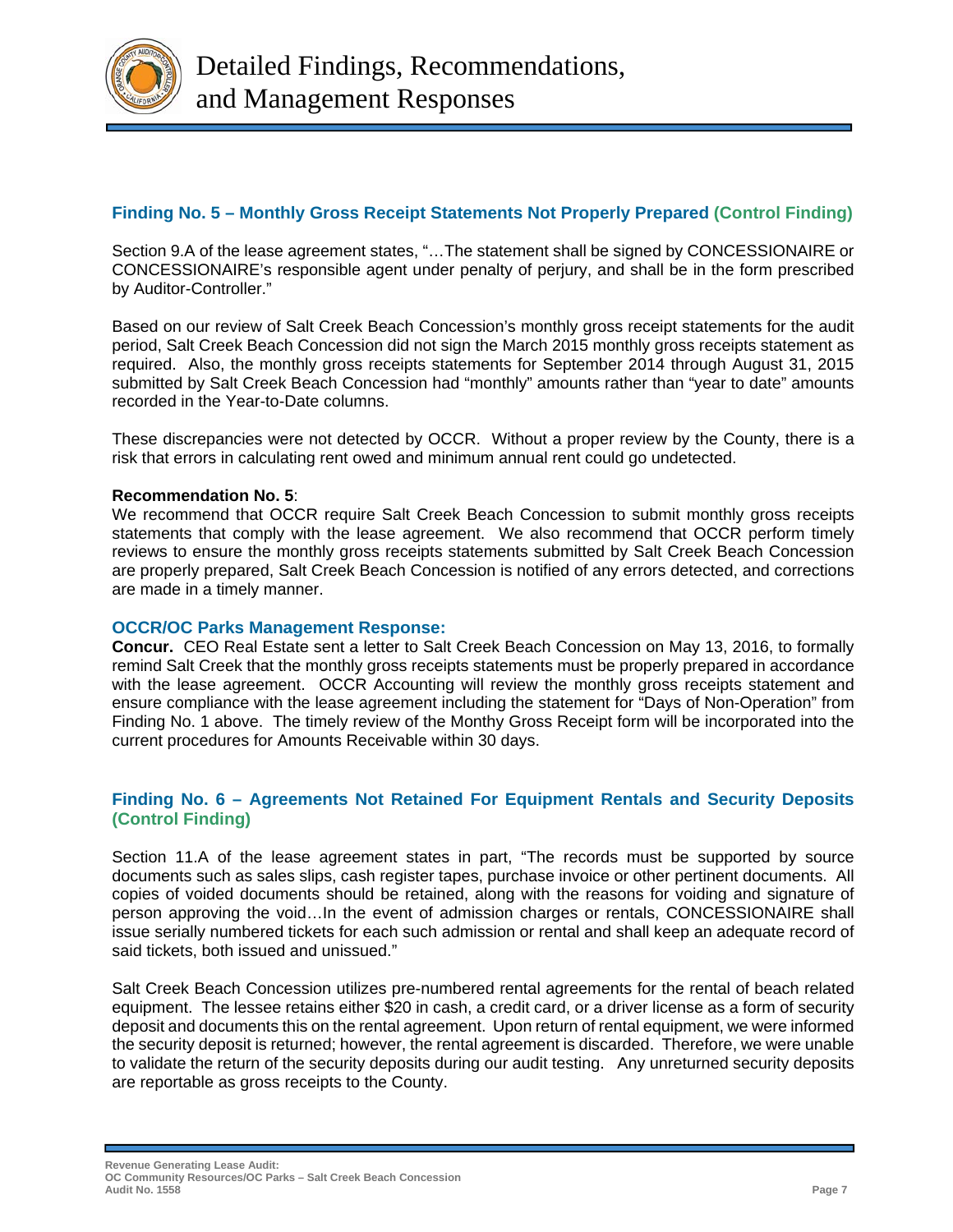

## **Recommendation No. 6**:

We recommend that OCCR require Salt Beach Creek Concession to retain all pre-numbered rental agreements and to document the collection and return of security deposits.

## **OCCR/Parks Management Response:**

**Concur**. CEO Real Estate sent a letter to Salt Creek Beach Concession on May 13, 2016, reminding the vendor of the requirement to retain all rental agreements at all times during the term of the lease. Concessionaire will also be required to note on the rental agreement the collection and return of any security deposit associated with the rental agreement.

# **Finding No. 7 – Security Deposit Not Properly Monitored (Control Finding)**

As required by the lease agreement, Salt Creek Beach Concession maintains a security deposit in the form of a certificate of deposit with a financial institution in the amount of \$6,000. Security deposit records maintained by OCCR had not been updated since the initial deposit dated January 7, 2013 with a balance of \$6,088. At our request, Salt Creek Beach Concession obtained a statement from their financial institution indicating a balance of \$7,365 in the form of a three-month certificate of deposit. However, we were unable to determine if the County was still the assignee or beneficiary on the account.

A periodic review is needed to validate the existence of the certificate of deposit and that the County continues to be an assignee. A valid security deposit is important in the event the leasee fails to pay amounts owed or goes out of business.

## **Recommendation No. 7**:

We recommend that OCCR require Salt Creek Beach Concession to provide either a certificate of deposit renewal notice and/or a bank statement at least once a year and update the accounting records accordingly. We also recommend that OCCR require Salt Creek Beach Concession to confirm or add the County of Orange as the assignee or beneficiary.

## **OCCR/Parks Management Response:**

**Concur.** CEO Real Estate sent a letter to Salt Creek Concession on May 13, 2016, reminding the vendor of the requirement to provide proof of deposit from a financial institution annually in conjunction with the required financial statements. This process will be incorporated into all OCCR lease agreements where the required deposit is being held by a party outside the County.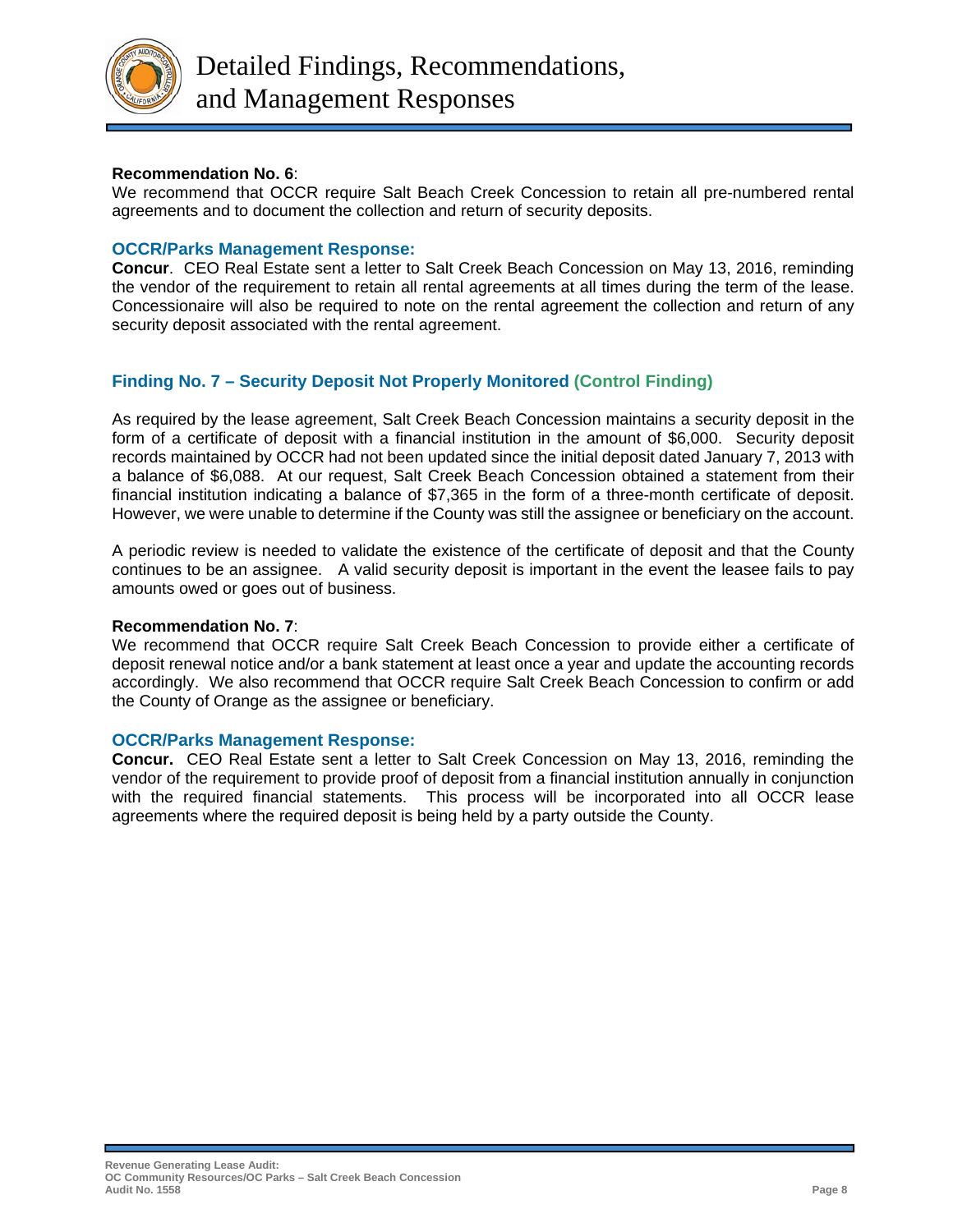

# **ATTACHMENT A: Report Item Classifications**

For purposes of reporting our audit findings and recommendations, we will classify audit report items into three distinct categories:

#### **Critical Control Weaknesses:**

These are Audit Findings or a combination of Auditing Findings that represent critical exceptions to the audit objective(s) and/or business goals. Such conditions may involve either actual or potential large dollar errors or be of such a nature as to compromise the Department's or County's reputation for integrity. Management is expected to address Critical Control Weaknesses brought to their attention immediately.

#### **Significant Control Weaknesses:**

These are Audit Findings or a combination of Audit Findings that represent a significant deficiency in the design or operation of internal controls. Significant Control Weaknesses require prompt corrective actions.

#### **Control Findings:**

These are Audit Findings concerning internal controls, compliance issues, or efficiency/effectiveness issues that require management's corrective action to implement or enhance processes and internal controls. Control Findings are expected to be addressed within our follow-up process of six months, but no later than twelve months.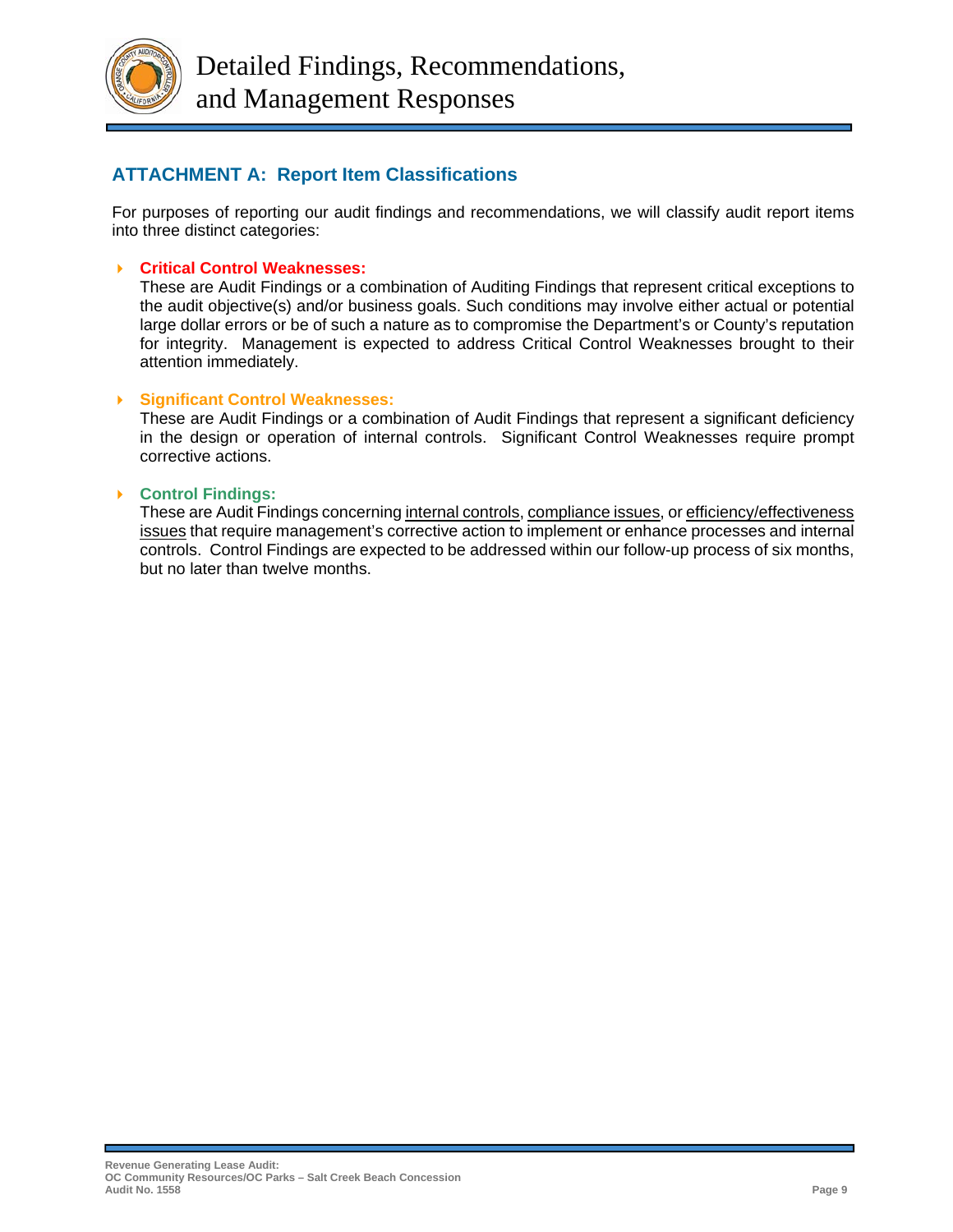

# **ATTACHMENT B: OCCR/OC Parks Management Responses**



June 16, 2016

**STEVE FRANKS** 

**DIRECTOR** OC COMMUNITY RESOURCES

TO: Toni Smart, Director Auditor-Controller, Internal Audit Division

**JENNIFER HAWKINS, DVM** DIRECTOR OC ANIMAL CARE

**RENEE RAMIREZ** INTERIM DIRECTOR OC COMMUNITY SERVICES

#### **JULIA BIDWELL**

INTERIM DIRECTOR **HOUSING COMMUNITY** DEVELOPMENT & HOMELESS **PREVENTION** 

**STACY BLACKWOOD** DIRECTOR **OC PARKS** 

#### **HELEN FRIED**

COUNTY LIBRARIAN OC PUBLIC LIBRARIES



OFFICE OF THE DIRECTOR 1770 NORTH BROADWAY SANTA ANA, CA 92706-<br>2642 PHONE: 714.480.2788 FAX: 714,480,2899

#### AUDIT NO. 1558 REVENUE GENERATING LEASE AUDIT: OC RE: COMMUNITY RESOURCES/OC PARKS-SALT CREEK BEACH CONCESSION, BE74Q-151

The Auditor-Controller Internal Audit Division completed an audit of OC Community Resources (OCCR)/OC Parks - Salt Creek Beach Concession for the period September 1, 2014 through August 31, 2015. Below are OC<br>Community Resources' responses to the audit findings and recommendations, which have been reviewed and approved by the County **Executive Office.** 

#### Finding No. 1 - Noncompliance with Hours of Operation (Control Finding)

#### **Recommendation No. 1:**

We recommend that OCCR formally remind Salt Creek Beach Concession to notify the County of any non-operating days and deviations from the required schedules. We also recommend that OCCR collect any monies owed for noncompliance, including the \$2,097 owed. We also recommend that OCCR evaluate their monitoring process to see if improvements can be made to help ensure that Salt Creek Beach Concession is complying with the required Hours of Operation and notifying the County timely about any deviations.

#### **OCCR/Parks Management Response:**

Concur: CEO Real Estate sent a letter to Salt Creek Beach Concession on May 18, 2016, to formally remind Salt Creek of the terms of the lease agreement and liquidated damages. OCCR Accounting has received the amount due for non-compliance as noted in the audit (\$2,097).

Within the next 90 days, OC Parks will develop a procedure to observe and track whether the Salt Creek Beach Concession is closed during scheduled operating hours. Additionally, to assist in the monitoring process for Hours of Operation, the Monthly Gross Receipt Form will be revised to include a section to indicate when the Concession and Shuttle are "Non-Operation." Each month's form will signed by Salt Creek Beach Concession and include the following declaration: "Under Penalty of Perjury I certify that the information prepared above is correct." The updated form will be utilized within 30 days.

Finding No. 2: Accounting Year Not Formally Established (Control Finding)

#### **Recommendation No. 2**

We recommend that OCCR ensure the current accounting period is clearly established in writing between the County and Salt Creek Beach Concession so that the time period for gross receipts reporting, financial statements, and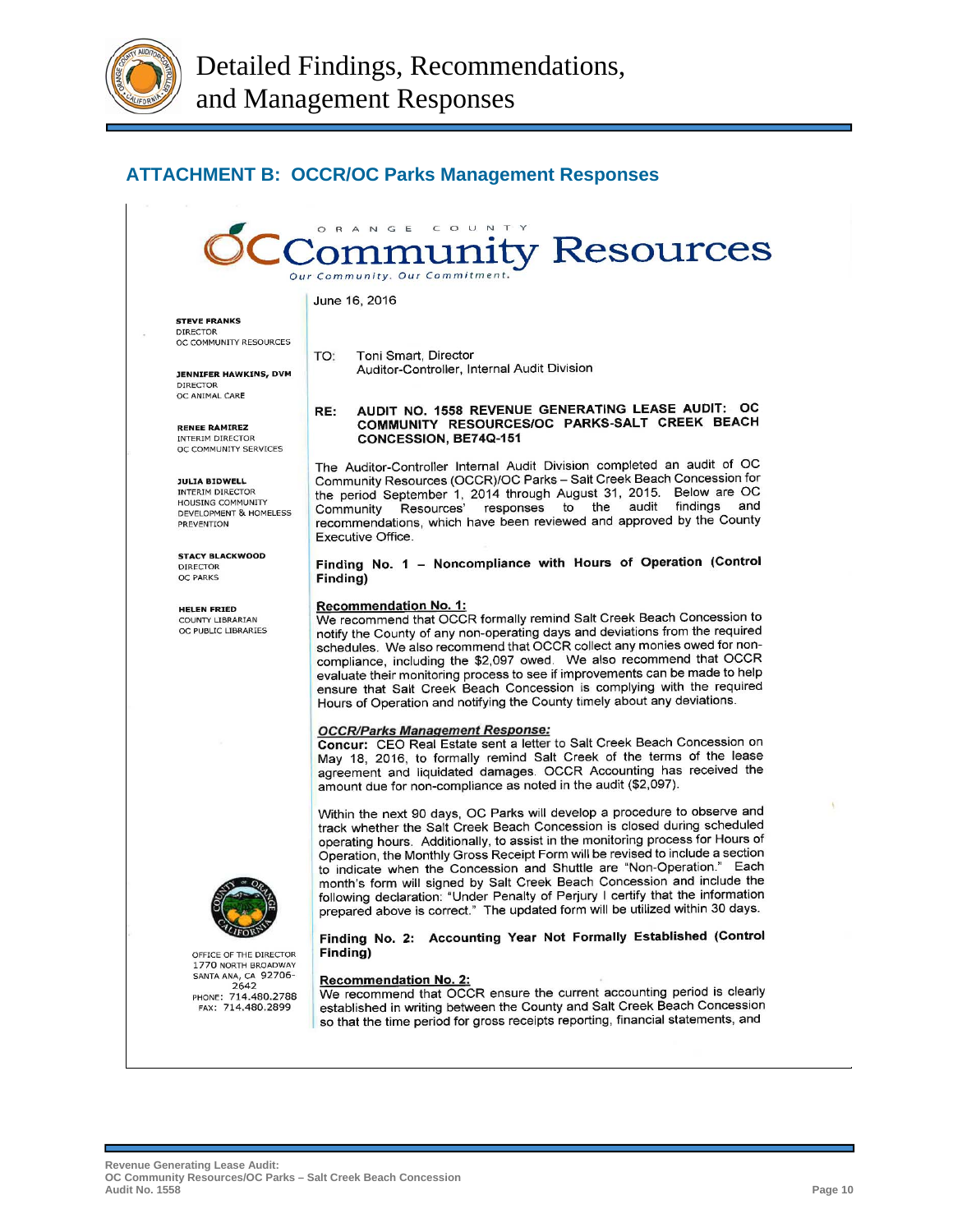

# **ATTACHMENT B: OCCR/OC Parks Management Responses (continued)**

OC COMMUNITY RESOURCES RESPONSE TO AUDIT REPORT #1558 PAGE 2 OF 3 JUNE 16, 2016

other financial provisions of the lease agreement are consistent and agreed upon.

#### **OCCR/OC Parks Management Response:**

Concur: CEO Real Estate sent a letter confirming the accounting period and copied OCCR Accounting on May 13, 2016. The letter confirmed that effective January 1, 2016, the Accounting Year is from January 1<sup>st</sup> to December 31<sup>st</sup>.

Finding No. 3: Missing Financial Statements and Related Penalties Owed (Control Finding)

#### Recommendation No. 3:

We recommend that OCCR require Salt Creek Beach Concession to submit the required financial statements. We also recommend that OCCR determine whether to assess Salt Creek Beach Concession a penalty for failure to submit the required 2012, 2013, and 2014 financial statements.

#### **OCCR/OC Parks Management Response:**

Concur: CEO Real Estate sent a letter to Salt Creek Beach Concession on May 13, 2016 (1) reminding the tenant of its contractual obligation to regularly submit financial statements, (2) requesting the outstanding financial statements, and (3) notifying Salt Creek Beach Concession that a \$1500 penalty would be assessed if the requested documents were not received in a timely fashion. Outstanding financial statements were received by OC Parks on May 20, 2016. Prior to submitting the outstanding financial statements on May 20, 2016, the vendor indicated that the missing financial statements were submitted on time but were sent to the Treasurer-Tax Collector, where rental payments are sent, rather than to OC Parks. OC Parks will not assess the penalty since (1) the financial reports were received and (2) the vendor indicated that they had been submitted previously to the County on time. OCCR contacted the Treasurer-Tax Collector to verify the vendor's statements, but was unable to validate that the financial statements were received by the Treasurer-Tax Collector.

#### Finding No. 4: Untimely Review and Reconciliation of Financial Statements (Control Finding)

#### **Recommendation No. 4:**

We recommend that OCCR review and reconcile Salt Creek Beach Concession's annual financial statements in a timely manner.

#### **OCCR/OC Parks Management Response:**

Concur: OCCR Accounting is revising current procedures to include this task with the posting and tracking of payments. This will ensure that the receipt of financial statements are tracked and received timely. Procedures will also include the timely reconciliation and review by the Accounting manager for invoicing of any amounts due. The procedure will be in place within 30 days.

#### Finding No. 5: Monthly Gross Receipt Statements Not Properly Prepared (Control Finding)

#### **Recommendation No. 5:**

We recommend that OCCR require Salt Creek Beach Concession to submit monthly gross receipts statements that comply with the lease agreement. We also recommend that OCCR perform timely reviews to ensure the monthly gross receipts statements submitted by Salt Creek Beach Concession are properly prepared, Salt Creek Beach Concession is notified of any errors detected, and corrections are made in a timely manner.